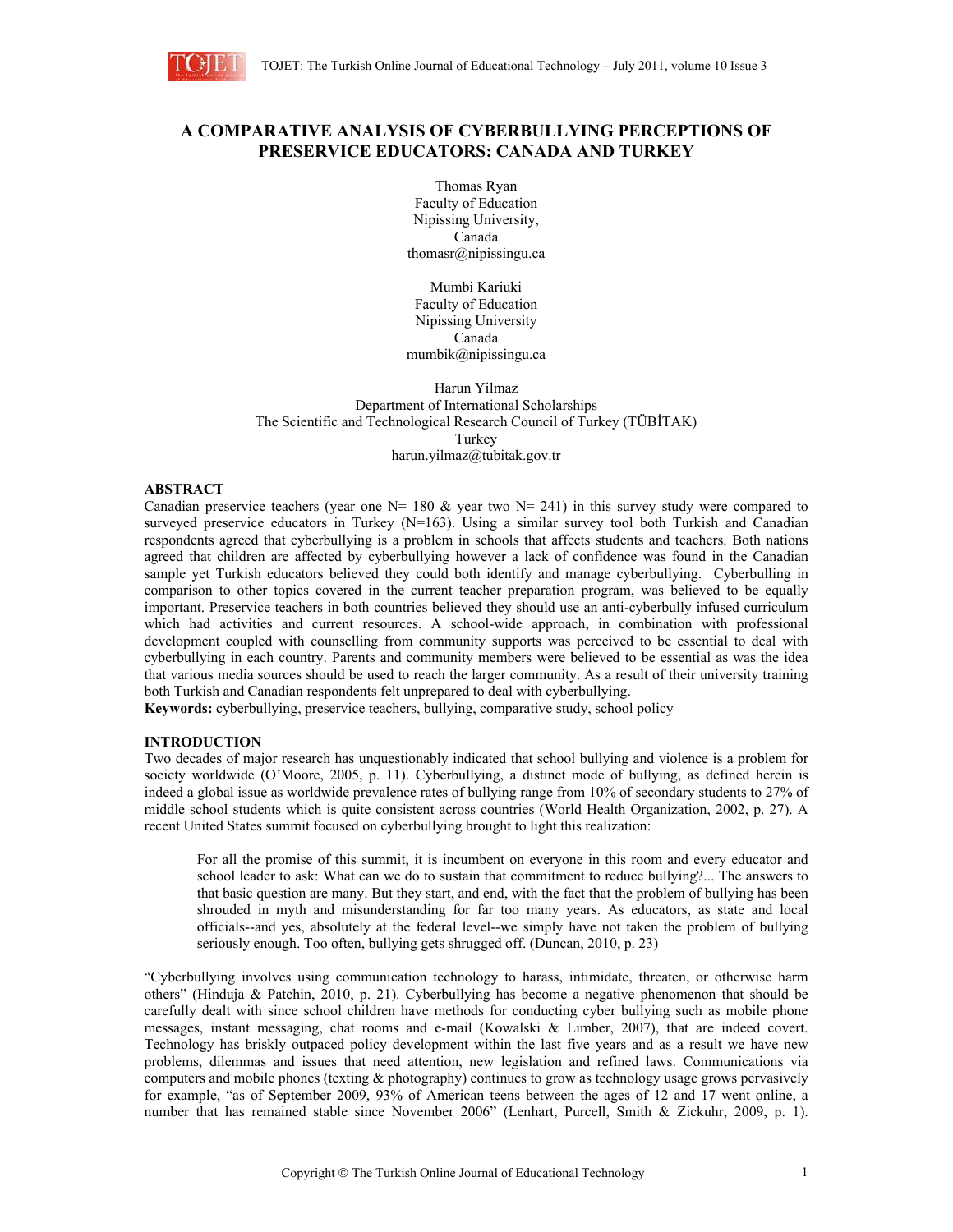

Cyberbullying has been "occurring with increasing frequency, and the psychological effects may prove to be as devastating, if not more so, than traditional bullying" (Kowalski, Limber & Agatston, 2008, p.15). Cyber violence is a new yet common term as Hanewald (2008) pointed out:

 Cyber violence and its most prevalent sub-form of cyber bullying is a very recent phenomenon. There is little material that explores the complexities of cyber abuse from an educational perspective. The most abundant scholarly writings on the subject have been from the legal perspective (i.e. policing and regulating of cyber crimes, the prosecution of cyber criminals), the technological area (i.e. prevention and detection software) and the discipline of psychology (i.e. study of human relationship, counseling of victims) (p. 3).

This global issue needs to be managed and penalization for behaviour that may be characterized as cyber violence needs to be crafted and in place. The Government of Canada's national strategy on community safety and crime prevention was created in 1998 to support and assist victims including children, adults and minorities. At the community level in Canada local school Boards in concert with provincial Ministries of Education have published resource booklets on Cyberbullying to try to reach all Canadians. Still there is more to do to be proactive. In Canada, the province of Ontario introduced new legislation concerning cyberbullying as it is now an offence for which a student can be suspended or expelled from school. "Premier Dalton McGuinty said: whether you do it online by way of the latest technology or you're doing it in person or over the old fashioned telephone, it still causes pain and suffering" (CityNews, 2007, p.1). The Premier added:

We'll be providing training to vice-principals and principals on how to apply discipline in a nondiscriminatory manner, including considerations for anti-racism, cross-cultural differences and accommodating students with disabilities. We must ensure that there are strong consequences for inappropriate behaviour, as well as provide programs so students can earn their way back into the classroom and complete their education. (CityNews, 2007, p. 1)

Clearly stakeholders need to be knowledgeable; we need to seek out teachers in training and in service to alert teachers to the issue of cyberbullying globally and not just in Ontario or Canada. One way to alert teachers is to reach into training institutions to begin to examine their current understanding and perception of cyber bullying as an element of cyber violence. We can begin this process by asking preservice teachers to respond to issues via research efforts. Peering into data we can better gauge educators' perceptions, levels of awareness, capability and understanding of cyberbullying as a form of cyber violence.

## **BACKGROUND**

Hinduja and Patchin (2009) defined cyberbullying as "wilful and repeated harm inflicted through the use of computers, cell phones, and other electronic devices" (p. 5). Williams and Guerra (2007) suggested bullying reaches its highest level during early adolescence as elementary students are less likely to use technology in negative ways, they are at ease with technology and imagine they are anonymous (p. 4). Those opting to use technology in a negative manner may elect to do so during adolescence since it is a time of peak and intense interpersonal and social tension hence the greater the likelihood to misuse technology (Li, 2007). Most youth have easy access to technology, are adept at using this medium and are often unsupervised when doing so (Hinduja & Patchin, 2007; Ybarra, Mitchell, Wolak, & Finkelhor, 2006) "Stu Auty, president of the Canadian Safe Schools Network, explained ... that many teens don't realize how mean and brutal their actions are when they post something negative on-line about another student or teacher" (CityNews, 2007, p.1). It is "proactive aggression that has no clear goal and is often displaced and hostile in intent" (Emmer, Everston, & Worsham, 2006, p. 6).In a review of literature concerning cyberbullying Hanewald (2008) reported:

In the London based study ... the incidents of cyber bullied – showing that 22 % of children had been cyber bullied at least once – this was consistent with other findings in the UK and the US. However, it was discovered that almost 7 % of those students had experienced cyber bullying more frequently. Contrary to previous assumptions where cyber bullying happened exclusively outside school hours, it surfaced in this study that cyber bullying occurred both inside and outside of school although more cyber bullying still occurred outside school. (p. 6)

Bullying online is an invasive social problem in schools globally. In Canada, Kowalski (2005) looked at 3,700 grade six, seven and eight students finding cyberbullying affected over 650 or 18 % of the students and in eighth grade incidents peaked at 21 % or 750. (p.7). A Turkish researcher, Yilmaz (2010) suggested cyberbullying is a new phenomenon in Turkish schools ... [and that] Turkish preservice teachers hold a strong belief towards its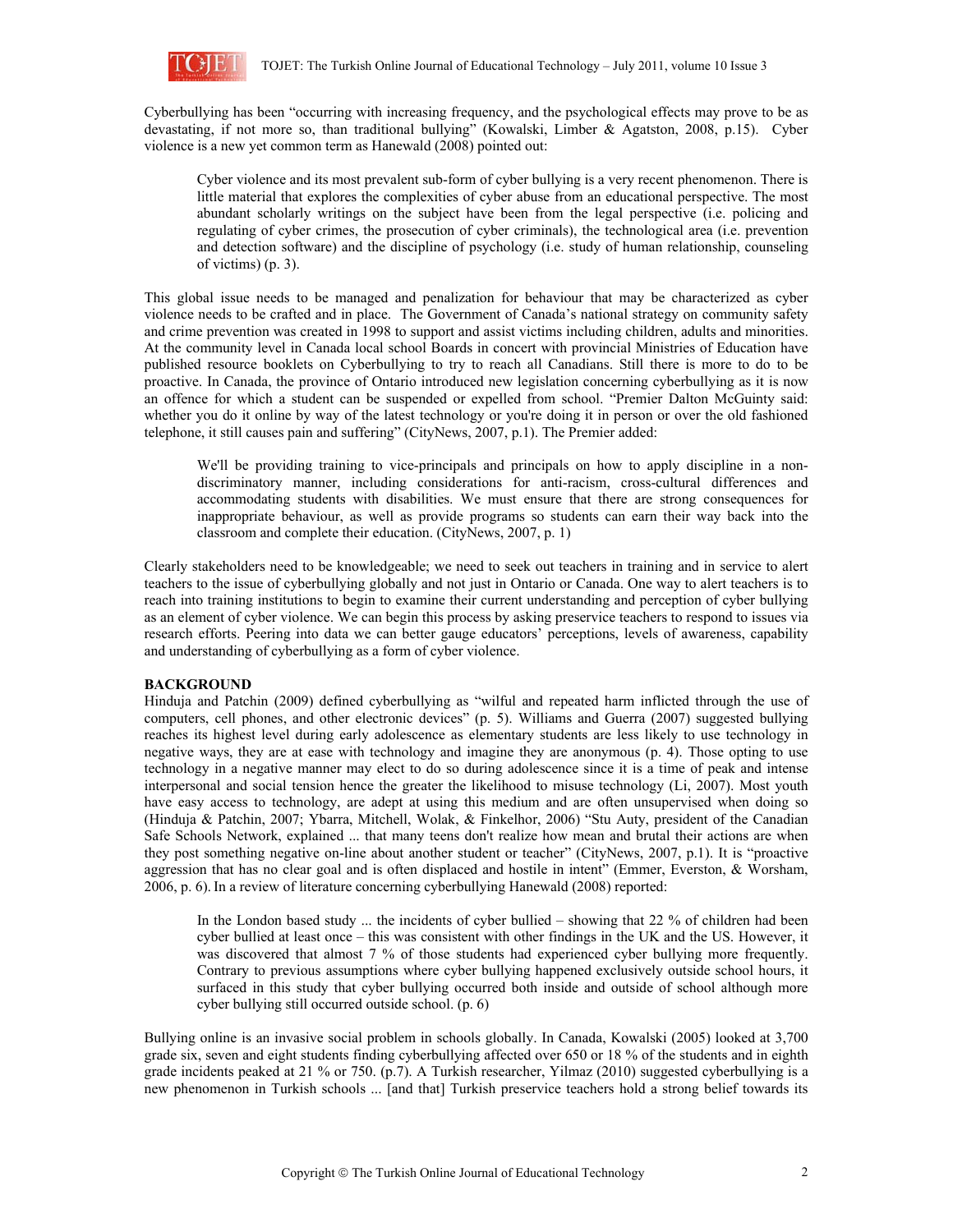

seriousness in school" (p. 267). Hence the pressing need to investigate, to examine, and report future educators' perceptions.

# **Bullying: A Global Issue**

Turkish researchers, Akbulut, Sahin, and Eristi (2010) found that "56 percent of participants experienced at least one instance of cyberbullying victimization" (p. 198), that involved such behaviour as impersonation of others, swearing, uninvited overtures via instant messaging, and email harassment. Within this Turkish context, "age, education level and Internet proficiency" (Akbulut et al. 2010, p. 198), were not correlated. Aricak (2009) discovered that cyberbullying was carried out by mostly males who were both anonomous and characterized by "hostility and psychoticism [which] predicted cyberbullying" (p. 183). Turkish researchers have also revealed how cyberbullying is universal, as it can happen to anyone, at anytime, and in any place, regardless of age, place of residence or technologic expertise, therefore, we can conclude that cyberbullying is a pervasive issue that can potentially impact all (Aricak, 2009; Aricak et al., 2008; Erdur-Baker & Kavşut, 2007). Researchers have also demonstrated that the location of Internet access factored into the probability of victimization as home users were less likely to be victims whereas public usage increased victimization and as usage increased so did the probability of victimization (Akbulut, Sahin, & Eristi, 2010, p. 198).

"The British National Children's Home (2005) survey on bullying discovered that 58 % of students have not told their parents or any other adult about their online experiences" (Hanewald, 2008, p. 11). The result, most school personnel are unaware of many bullying problems (Mishna, Scarcello, Pepler & Weiner, 2005). In one study it was found that the majority of the teachers stated that they did not know how to deal with indirect bullying (Mishna, Scarcello, Pepler & Weiner, 2005). We should point out that indirect bullying differs from "direct bullying [which] consists of teasing, taunting, threatening, hitting, and stealing. Indirect bullying can cause a student to be socially isolated through exclusion ... Boys typically engage in direct bullying methods, but girls who bully [use indirect modes] "(Manning & Butcher, 2007, p. 226). Indirect [proxy] bullying behaviours involve purposeful actions that lead to social exclusion or damage to a child's status or reputation in an attempt to get others not to socialize with the victim (Crick & Gropeter, 1995). These **indirect** or **proxy** behaviours can include online threats, insults, name calling, spreading rumours, writing hurtful messages, or encouraging others not to socialize with the victim (Rivers & Smith, 1994). Epstein and Kazmierczak (2006) caution:

 Because cyber bullying often begins on family computers and students' personal cell phones, parents must be vigilant with their monitoring efforts. Parental vigilance is paramount, because inappropriate text messages, e-mails, and postings on Web sites and in chat rooms usually do not occur on school property. Parents and teachers must<br>talk with students about the dangers of cyberbullying, and talk with students about the dangers of cyberbullying, and take action immediately. (p. 44)

All caregivers, providers and educators must become aware of this global issue as we can all play a role. The Center for Safe and Responsible Internet Use suggested cyber bullying affects students globally as Australian and American children stay home from school because they feel threatened, and Scandinavian children are fearful of using their school locker rooms (Willard, 2005). Cyber bullying is particularly dangerous for students who are susceptible to depression and anxiety, and tragically caused the murder of a student in Japan (Marshall, 2005). O'Moore (2005) broadens the discussion explaining;

Since the first European Seminar on School Bullying which was held in Stavanger, Norway in August 1997 ... , a wealth of statistics have emerged from many countries within and outside of Europe…and more recently from Northern Ireland…These statistics confirm that school bullying and violence is an international problem. (p. 1)

The need for a global response is required and past due. We need only look at the victims to sense the urgency of this matter.

## **Victims**

Turkish research indicated that males were more likely to be victims (Akbulut et al. 2010; Aricak et al., 2008), and when school type is considered the "public school students were more likely to report being cyberbullies and cybervictims than private school students (Topçu, Erdur-Baker & Çapa-Aydin, 2008). We know that cyberbullying pervades cyberspace and can potentially reach anyone who is online; the more you are online the more likely you will become a victim at some point (Akbulut et al. 2010; Erdur-Baker & Kavşut, 2007). With increasing use the numbers continue to grow, as more and more children and teenagers commit suicide as a result of cyber violence (cyberbullying), and a new term has surfaced, 'Bullycide' as more deaths have been documented via media reports (Backus, 2009). To bring the point closer one victim confessed,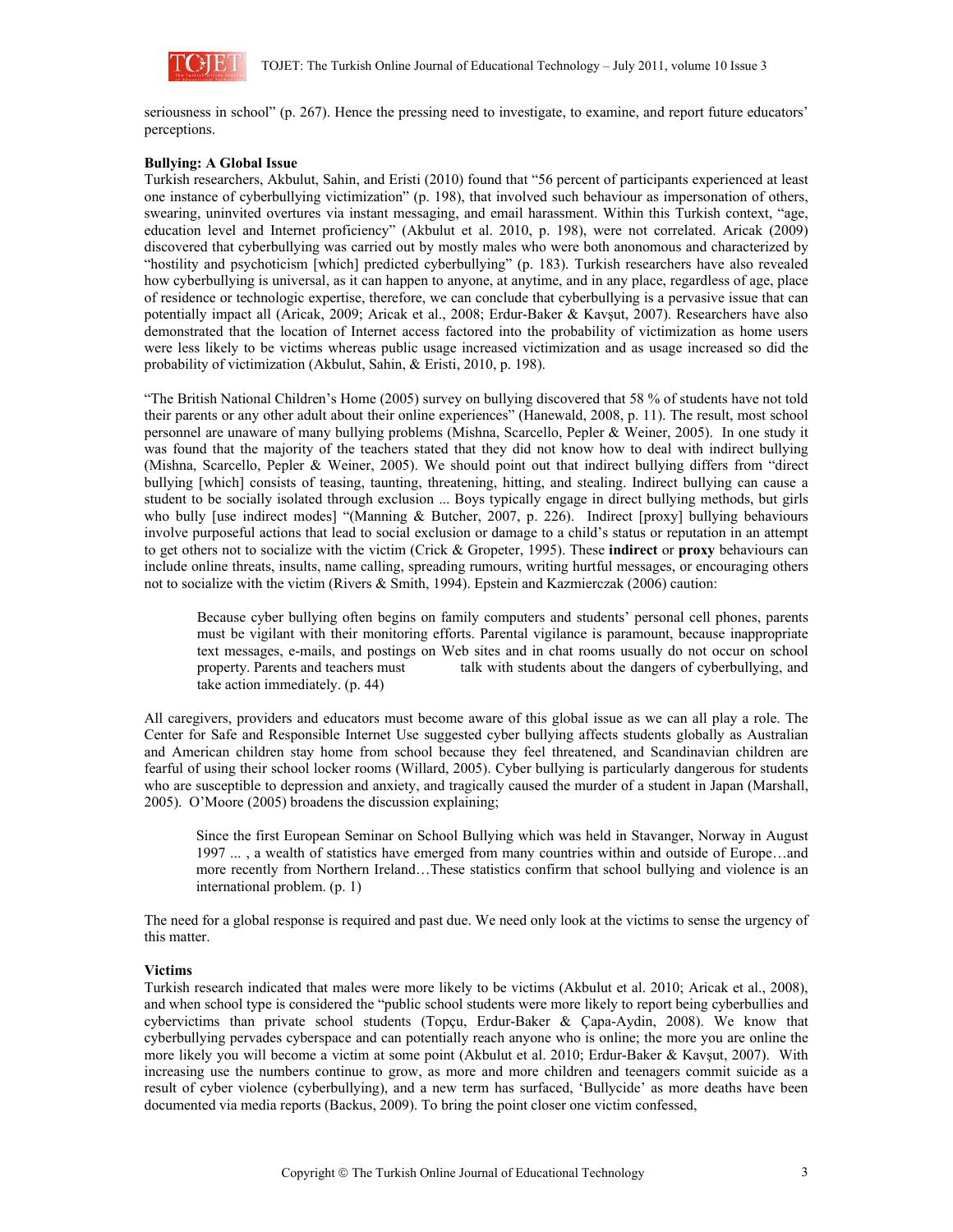

 I believe that cyberbullying hurts the person more psychologically; I don't mean that ordinary bullying does not do it but I think that the effect becomes more psycho-logical. You become more frightened if you e.g. get a sms [text message] that says: 'I will kill you'. (Slonje & Smith, 2008, p. 152)

An Ontario elementary student who now stays at home rather than attend school reported to Mandel (2010) that,

 It began with text messages telling her not to come back to school or she'd get beaten up... Then came the Facebook threats, including one that said if she came to a pre-teen dance in town, she'd be "Morgan 'Rest in Peace' Jones." Her mom says the principal told her to pull her kids out because retaliation is inevitable and he can't ensure their safety. (p.1)

The above case escalated from cyber violence (cyberbullying) to actual physical assaults and the administration and school could do little to prevent this. Researchers sampled 384 schools and discovered that 43 percent of Principals would survey and insert a bullying program (Smith, Cousins & Stewart, 2005). The regional municipality of Peel, an area in southern Ontario has developed the Peel Health Bullying Prevention Initiative, which has multiple lessons for every grade and is meant to be used with an entire school.

 The goal is to have every teacher address the issue of bullying by using the lesson plans with their class ... Consistency is achieved by having all students in the school learning the same lesson about bullying prevention at the same time. Each month every student in the school, from kindergarten to grade eight, will be hearing the same message about bullying. (Peel Public Health, 2010, p. 17)

Each educator (adult) must be aware and informed of bullying, cyberbullying and the larger issue of cyber violence. The knowledge can lead to useful observations in a school environment. However,

 Students do often report that teachers do not consistently intervene to stop bullying... Teachers' explanations for their apparent lack of intervention include uncertainty about how to respond, not having witnessed the incidents, and identification of mild bullying as typical childhood behaviour without serious ramifications ... Moreover, adults may have difficulty recognizing bullying behaviour because of the complex dynamics involved. (Mishna, Scarcello, Pepler, & Weiner, 2005, p. 6)

All bullying is serious and it is not a part of normal development. Hence the Ontario Ministry of Education announced;

 Ontario's elementary classrooms will be embracing some sweeping changes to their daily curriculum this school year… Students in grades 1 through 8 will be learning about active living and healthy eating choices, bullying, cyber stalking, substance abuse, body image and mental and emotional health under a provincial mandate seeing its first major overhaul since 1998. (Ottawa Sun, 2010, p. 1)

The new teachers hired this coming year will be in the centre of this changing curriculum therefore it would be useful to know their perceptions of cyberbullying as well as try to understanding the underlying attitudes towards this form of cyber violence.

#### **Preservice**

Patchin & Hinduja (2010) examined self-esteem and cyberbullying in students and concluded,

 Experience with cyberbullying, both as a victim and as an offender, was associated with significantly lower levels of self-esteem, even after controlling for demographic differences. As such, it is important for educators to make an effort to prevent and respond to all forms of bullying—whether it is manifested in fistfights on school campuses or through disparaging and threatening instant messages in cyberspace, because both directly or indirectly affect the climate of the school and the well-being of the youth involved. (p. 614)

Educators are most often in positions to sense behaviour issues since they invest large portions of their time working with students throughout the day, semester and year. They have an opportunity to reach out to students via their relationships and roles in education. If a situation requires attention, alteration or modification teachers are usually able to achieve this. On the other hand teacher training in preservice is a time of grounding and professional development and consequently, if we aim to support educators in their efforts to thwart cyberbullying we need to encourage preservice teachers as they will soon be directing, coaching and instructing the next generation.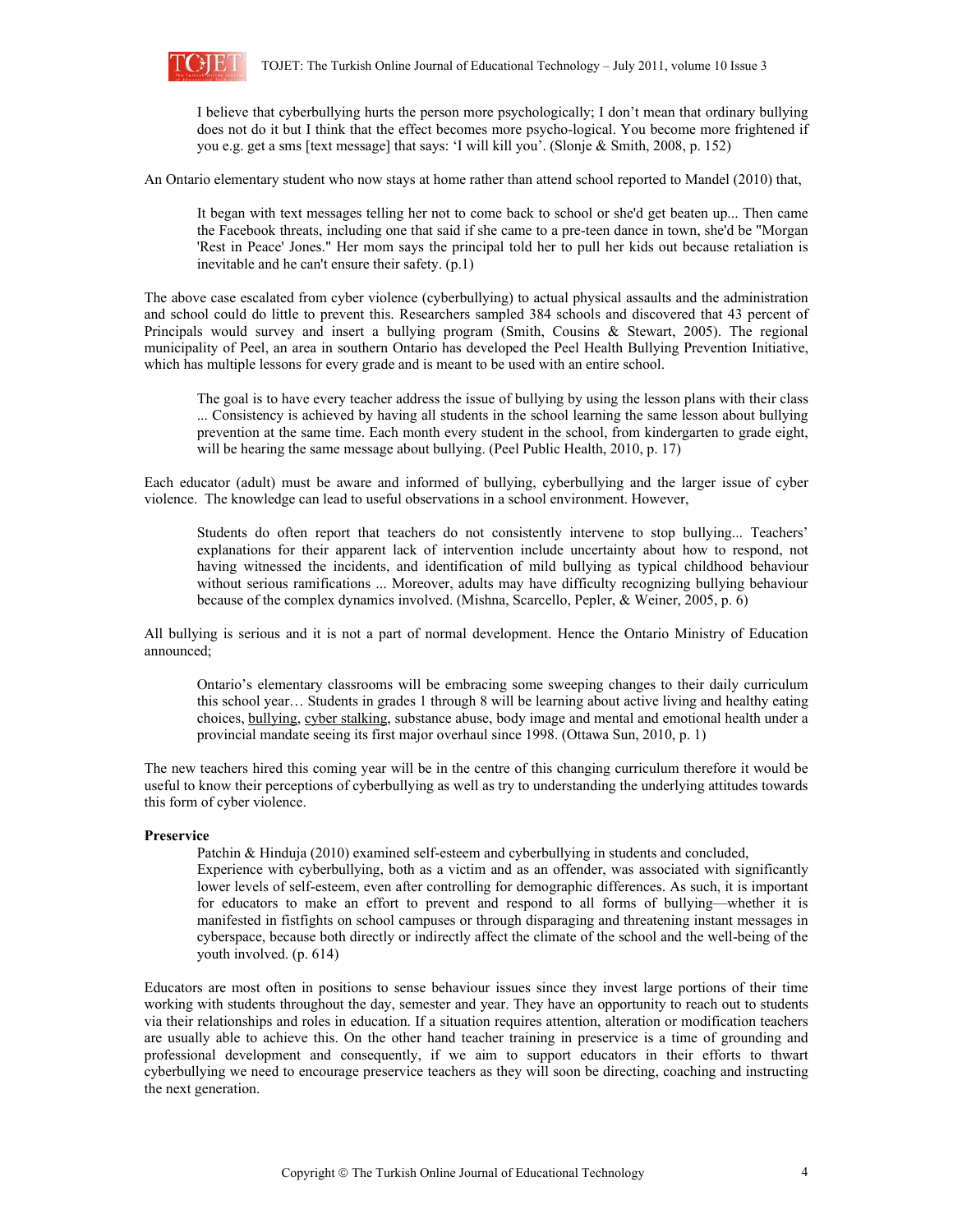

Preservice education is a time of intense study of teaching, instruction, curricula, policy and administration (Ryan, 2009). Some suggest the training falls short as,

 preservice teachers entering their student teaching experiences frequently report feeling inadequately prepared to effectively manage a classroom. Preservice teachers complain that they receive little to no specific instruction in classroom management, yet when classroom management is incorporated into university teacher education undergraduate courses, it is often perceived as too theoretical or disconnected from the "real world" of classrooms. (Siebert, 2005, p. 1)

New educators have a great deal to attend to while performing within the practicum and having to be aware of the implications of cyber-violence and work toward its prevention seems unrealistic at this point. Siebert (2005) adds:

 Extensive research has revealed that preservice and inservice teachers' frequently identify their experiences in the field as moments when most of their learning about teaching occurred ... Additionally, preservice teachers often believe their university professors to be too far removed from or unaware of the realities of contemporary classrooms. Rather, "real" teachers are K-12 teachers, the teachers "in the trenches". Given this, embedding attention to classroom management issues in fieldbased experiences, such as student teaching, may be an optimal time to address preservice teachers' perceived needs in the area of classroom management. (p. 1)

Li (2006) found that "although a majority of the preservice teachers understand the significant effects of cyberbullying on children and are concerned about cyberbullying, they do not think it is a problem in our schools" (p. 5). The Alberta study concluded: "A vast majority of our preservice teachers do not feel confident in handling cyberbullying, ... they do not know either how to identify the problem, or how to manage it when it occurs" (p. 6). This study is one of only a few to be found in Canada as the research on cyberbullying is minimal in this country (Brown, Jackson, & Cassidy, 2006). These findings provided us with a rationale for our comparative analysis of cyberbullying perceptions in two distant regions.

#### **Cyberbully outcomes: Canada (Ontario) year one**

Both years within the Ontario studies used similar methods. Year one was completed during the 2008-2009 postsecondary (B.Ed.) school year where Kariuki and Ryan (2010) found,

71.7% were aware that cyberbullying is a problem in schools

88.9% agreed that children are affected by cyberbullying

78.9 were concerned about cyberbullying

92% would do something if cyberbullying occurred in school

33% felt confident that they would be able to identify cyberbullying

15% were confident about managing cyberbullying.

49% viewed cyberbullying as a topic, just as important as other topics covered in the teacher preparation program.

56% did not feel that the program had prepared them to manage cyberbullying (p. 14).

We compared our outcomes to the previous Alberta (Canada) data of Li in 2006 and discovered, a majority (88.9% in Ontario, 65.5% in Alberta) agreed that children were affected by cyberbullying. A majority (79%, in Ontario, 49.7% in Alberta) were concerned about cyberbullying, and only 32.8% in Ontario and 13.1% in Alberta felt confident that they would be able to identify cyberbullying. Further, only 15% in Ontario and 11.1% in Alberta were confident about managing cyberbullying. One finding contrary to the trend was that while a majority (71.7%) of the preservice teachers in the Ontario study were aware that cyberbullying was a problem in schools, a majority (45%) of the of the preservice teachers in the Alberta study were neutral in this regard. (Kariuki & Ryan, 2010)

#### **Cyberbully outcomes: Canada (Ontario) year two**

A snapshot of Year two completed during the 2009-2010 post-secondary (B.Ed.) school year surfaced as follows:

80% were aware that cyberbullying is a problem in schools 94% agreed that children are affected by cyberbullying 81% were concerned about cyberbullying 68% would do something if cyberbullying occurred in school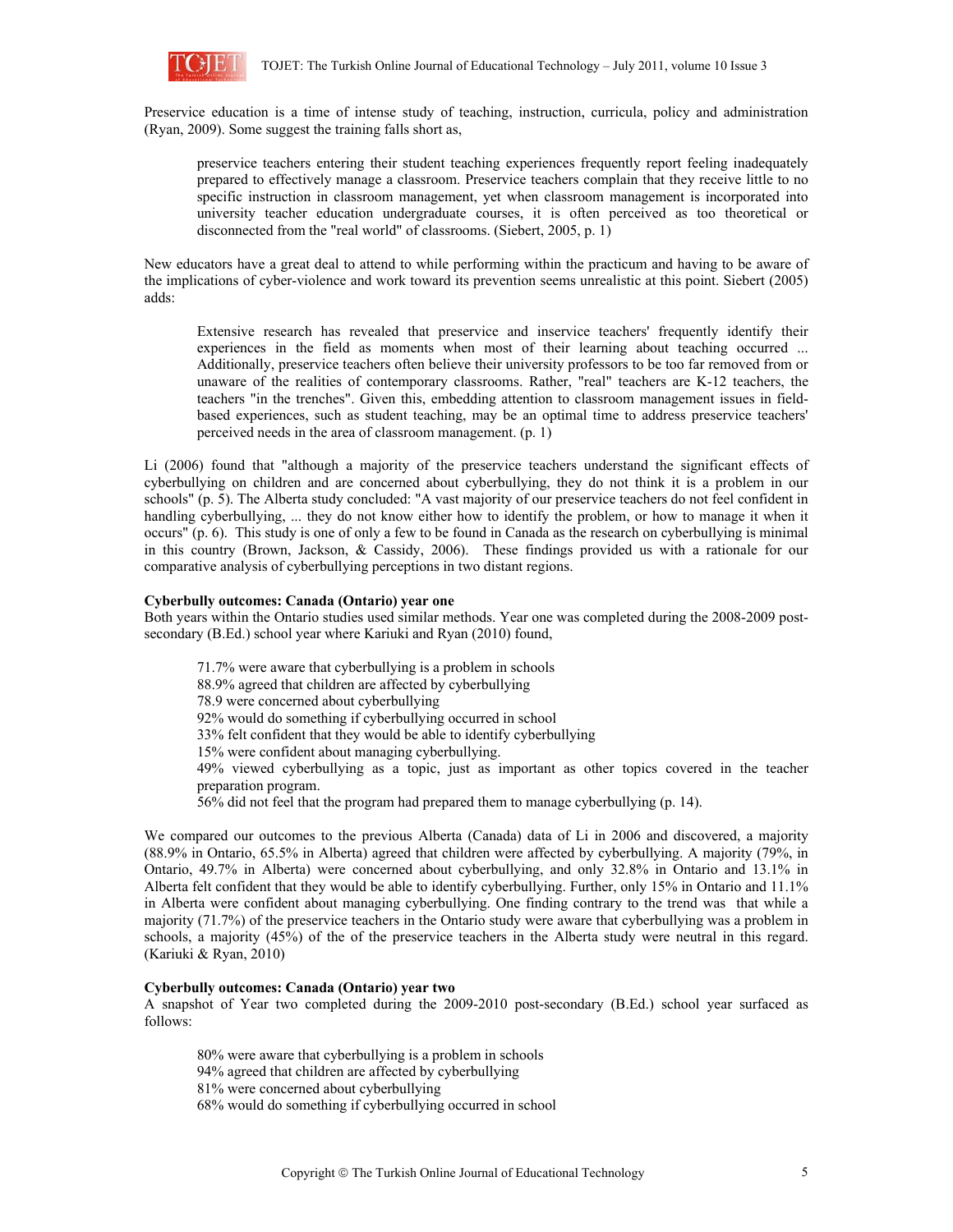

30% felt confident that they would be able to identify cyberbullying

23% were confident about managing cyberbullying.

47% viewed cyberbullying as a topic, just as important as other topics covered in the teacher preparation program.

27% did not feel that the program had prepared them to manage cyberbullying (Ryan & Kariuki, in press).

The many results are not fully noted above as they are reported hereafter, yet we used these preliminary findings to call out to educational stakeholders to elevate concern for cyber violence within the educational community globally via presentations and publishing.

The current comparative study considered these research questions:

- 1.To what extent does cyberbullying concern preservice teachers' in Ontario and Turkey and is it viewed as a problem which affects children?
- 2.Do respondent preservice teachers believe they can identify and manage cyberbullying in schools?
- 3.How do preservice teachers in Canada compare with the preservice teachers in Turkey?

#### **METHOD**

During a four year university education degree one hundred and sixty three preservice educators in Turkey (N=163), spread out over seven different state universities were surveyed using a modified version of Li's (2006) cyberbully survey. Yilmaz (2010) explained how the tool was translated into Turkish and then back to English to ensure accuracy (p. 266). The Turkish survey was delivered via web-based mode resulting in a sample of 163 male and female preservice educators.

In Canada two hundred and forty-one (241) preservice teachers (60% female-40% male approximately) enrolled in a post degree, one-year B.Ed., program within a teacher preparation institution in Ontario, Canada responded to a cyberbullying questionnaire. The questionnaire was administered by educators (instructors) who volunteered to participate after the final teaching practicum in March 2010. This was a second year the survey had been used and complemented an inquiry which surveyed 180 preservice educators. All preservice teachers enrolled and present on the day of the survey completed the face to face survey fully hence we can claim a 100% return rate with no surveys incomplete or inadmissible. We were sure that all participants could complete the survey as they had during year one and previously during the research of Li in 2006. Our study was a partial replication of an Alberta study (Li 2006). While some of the original items in the original questionnaire were adapted, the items that this paper focused on were not changed from the year one questionnaire. Permission to use and adapt the questionnaire was granted by the author, (Li, 2006) in 2007.

## **RESULTS**

The following tables illustrate Ontario (Canadian) results in year one and two as well as data from the Turkish study. We summed a few categories to report as one (percentage) indicating low levels of concern and/or confidence, and strongly agree and agree were grouped to indicate high levels of concern and/or confidence. This was also the way the Turkish study undertook their analysis hence the ease of comparison. All percentages were rounded to the nearest whole number as follows.

|                           | S. disagree   | (%) | $\frac{1}{2}$ | Neutral | $\frac{1}{2}$ | $\frac{6}{2}$ | S. agree or   | (9/0) | $\frac{1}{2}$ |
|---------------------------|---------------|-----|---------------|---------|---------------|---------------|---------------|-------|---------------|
| <b>Statement</b>          | or disagree   | Yr  | Turkish       | $(\%)$  | Yr            | Turkish       | agree $(\% )$ | Yr II | Turkish       |
|                           | $(\%)$ Year I | П   |               | Year I  | П             |               | Year I        |       |               |
| 1. Cyberbullying is a     |               | ◠   | 9             | 22      | 20            | 13            | 72            | 80    | 78            |
| problem in schools        |               |     |               |         |               |               |               |       |               |
| 2. Children are affected  |               | 2   |               |         | 4             |               | 89            | 94    | 86            |
| by cyberbullying          |               |     |               |         |               |               |               |       |               |
| 3. I am concerned about   | 4             | 3   | 13.5          | 16      | 16            | 9             | 78            | 81    | 77            |
| cyberbullying             |               |     |               |         |               |               |               |       |               |
| 4. I feel confident in    | 30            | 26  | 17            | 37      | 44            | 31            | 33            | 30    | 51.5          |
| identifying cyberbullying |               |     |               |         |               |               |               |       |               |
| 5. I am confident in      | 45            | 40  | 14            | 40      | 37            | 37            | 15            | 23    | 48.5          |
| managing cyberbullying    |               |     |               |         |               |               |               |       |               |

| Table 1: Personal perceptions of cyberbullying. |
|-------------------------------------------------|
|                                                 |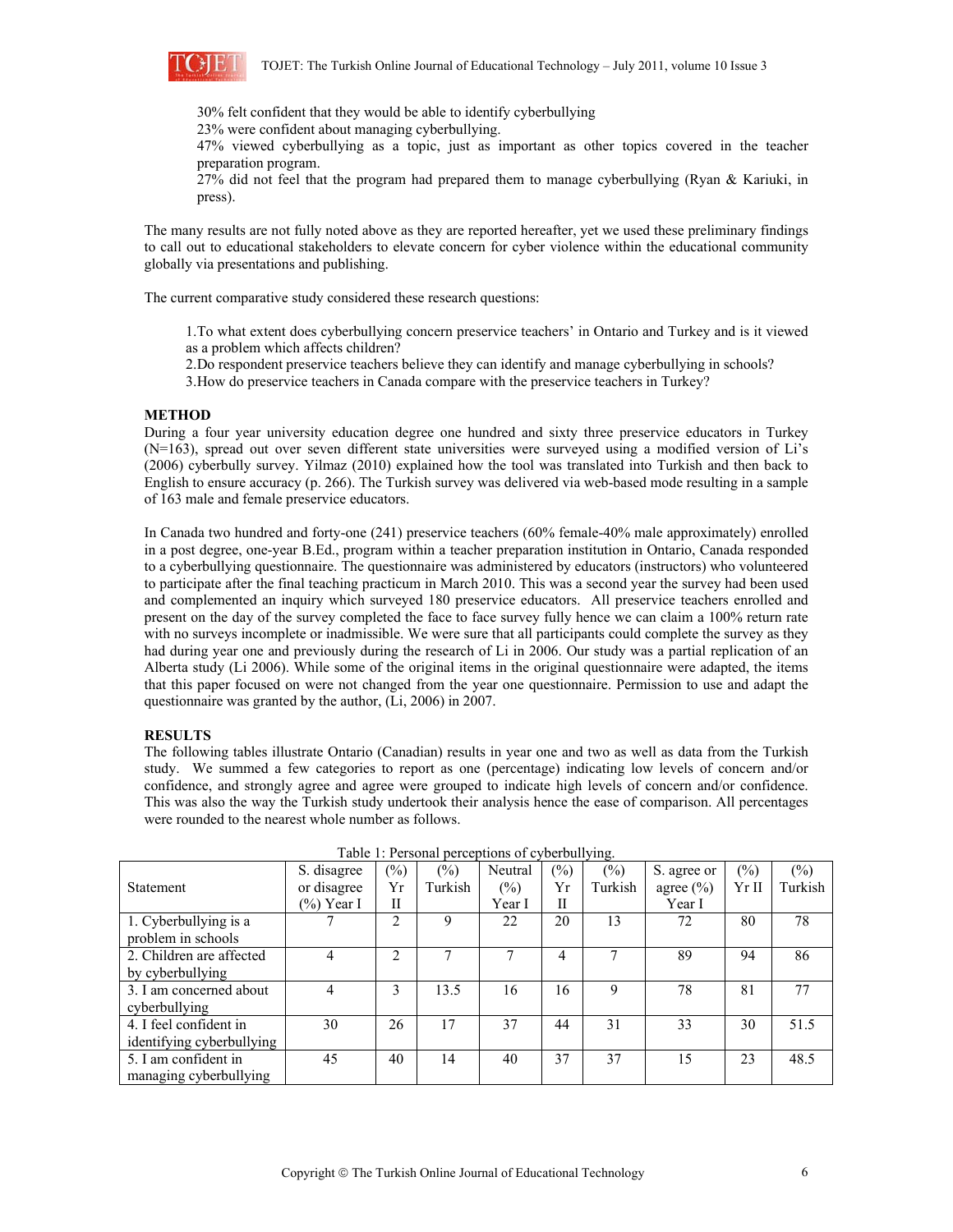

The above data led to the following observations.

Between 72 and 80% of Turkish and Canadian preservice educators were aware that cyberbullying was a problem in schools.

- a) The Turkish and Canadian samples indicated (86 to 94%) strongly that children were affected by cyberbullying.
- b) 77 to 81% of preservice participants were concerned about cyberbullying.
- c) Turkish preservice teachers felt more (51%) confident than Ontario participants (30%) in their ability to identify cyberbullying.
- d) Less than 50% of the respondents felt confident about managing cyberbullying.

Clearly preservice educators realize cyberbullying is a problem that affects children. Most respondents in both countries indicated they were concerned with cyberbullying and Turkish preservice educators felt more confident than the Ontario samples in identifying cyberbullying. Specifically, only a minority (Ontario), 31% in year 1, and 33% in year two felt confident they could identify cyberbullying whereas almost half of the Turkish sample (48.5%) thought they could identify cyberbullying. Ontario preservice teachers were less confident about managing cyberbullying than Turkish respondents.

Looking ahead to Table 2, statement 20 in the Canadian survey was the same as statement 13 on the Turkish survey that asked about the teacher preparation program they were about to graduate from. Between 50% and 60 % of preservice teachers, in Turkey and Ontario did not believe that the preservice education training program had prepared them to manage cyberbullying.

|                       | S. disagree | Yr | (0/0)   | Neutral | Yr | (%)     | S. agree | Yr | $(\%)$  |
|-----------------------|-------------|----|---------|---------|----|---------|----------|----|---------|
| Statement $#$         | or disagree | П  | Turkish | Year I  | Н  | Turkish | or agree | П  | Turkish |
| #20.Canada            | $(\%)$      |    |         |         |    |         | $(\%)$   |    |         |
| $#13$ . Turkey        | Year I      |    |         |         |    |         | Year I   |    |         |
| My current teacher    | 57          | 50 | 51.5    | 29      | 23 | 24      | 14       | 27 | 24.5    |
| preparation program   |             |    |         |         |    |         |          |    |         |
| has been preparing me |             |    |         |         |    |         |          |    |         |
| to manage             |             |    |         |         |    |         |          |    |         |
| cyberbullying         |             |    |         |         |    |         |          |    |         |

Table 2: Teacher preparation perceptions.

Within Table three Turkish and Ontario preservice teachers strongly agreed or agreed (90/91%) that instruction, policy and professional development should be directed by policy driven by cyberbullying information. Therefore, we suggested local Boards of Education (teacher employers) need to concentrate on cyberbullying as a priority. Also, our samples believed and indicated schools should use professional development (P. D.) days to train staff while developing and implementing a curriculum underpinned by cyberbullying resources to educate students. Our respondents further indicated, school administrators should organize school-wide activities to deal with cyberbullying and in both countries preservice teachers' believed school curricula and administration should be directed to both educate students and inform the wider community about cyberbullying.

| Table 3: Instruction, policy and professional development. |                |    |         |               |    |         |             |    |        |
|------------------------------------------------------------|----------------|----|---------|---------------|----|---------|-------------|----|--------|
|                                                            | S. disagree    | Yr | (%)     | Neutral       | Yr | $(\% )$ | S. agree or | Yr | $(\%)$ |
| Statement #Canada                                          | or disagree    | П  | Turkish | $\frac{6}{2}$ | П  | Turkish | agree       | П  |        |
| $(\text{\#T})$ = Turkey                                    | $(\%)$ Year I  |    |         | Year I        |    |         | (%)Year I   |    |        |
| #7.(6T)Schools should                                      | 5.             | 3  | 4       | 7             | 6  | 5.5     | 90          | 91 | 90     |
| develop policies on                                        |                |    |         |               |    |         |             |    |        |
| cyberbullying                                              |                |    |         |               |    |         |             |    |        |
| #8.(7T)                                                    | $\mathfrak{D}$ | 3  | 6       | 12            | 12 | 5.5     | 82          | 85 | 88     |
| Schools should use                                         |                |    |         |               |    |         |             |    |        |
| professional                                               |                |    |         |               |    |         |             |    |        |
| development days to                                        |                |    |         |               |    |         |             |    |        |
| train staff about                                          |                |    |         |               |    |         |             |    |        |
| cyberbullying                                              |                |    |         |               |    |         |             |    |        |
| #9.(8T) Teachers should                                    | 6              | 12 | 5.5     | 30            | 28 | 3       | 59          | 59 | 91     |
| use a curriculum on                                        |                |    |         |               |    |         |             |    |        |
| cyberbullying to teach                                     |                |    |         |               |    |         |             |    |        |
| children                                                   |                |    |         |               |    |         |             |    |        |

Table 3: Instruction, policy and professional development.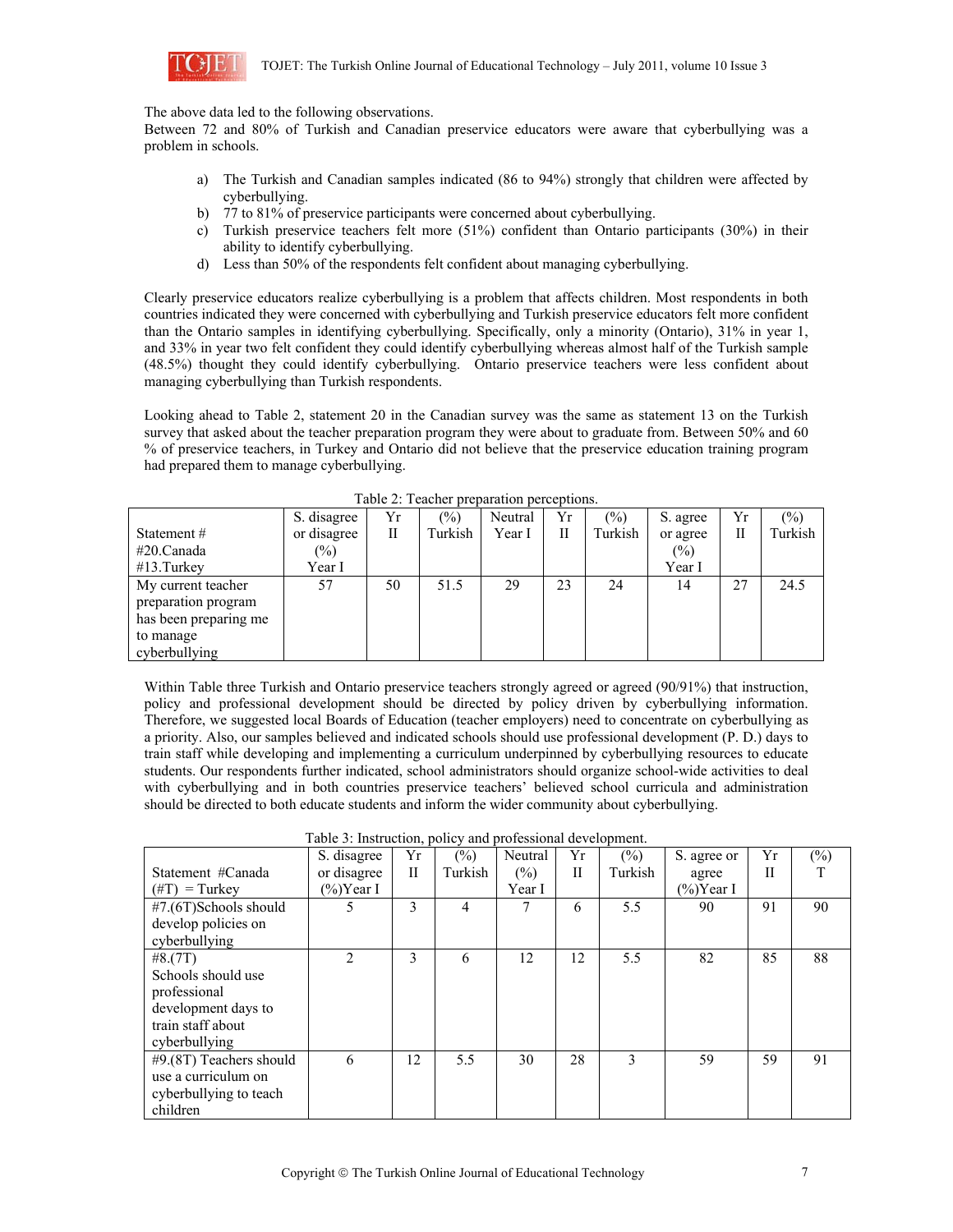

| $#10.(9T)$ Teachers     | Q | − |    | 23 |    | 75 | 68 | 84 |
|-------------------------|---|---|----|----|----|----|----|----|
| should organize         |   |   |    |    |    |    |    |    |
| classroom activities to |   |   |    |    |    |    |    |    |
| deal with cyberbullying |   |   |    |    |    |    |    |    |
| $#11.(10T)$ School      | 8 |   | 14 | 17 | 10 | 79 | 75 | 81 |
| administrators should   |   |   |    |    |    |    |    |    |
| organize school-wide    |   |   |    |    |    |    |    |    |
| activities to deal with |   |   |    |    |    |    |    |    |
| cyberbullying           |   |   |    |    |    |    |    |    |

In table four, response to statements indicated Turkish and Ontario participants believed committees should be formed in schools to look at the problem of cyberbullying. Parents should be involved, and cyberbullying should be part of school assemblies. Further, preservice teachers believed that schools should link with community resources to deal with cyberbullying, children should receive counselling to confront cyberbullying.

| Table 4: School and community. |                |    |        |         |    |        |               |    |          |  |
|--------------------------------|----------------|----|--------|---------|----|--------|---------------|----|----------|--|
|                                | S. disagree    | Yr | $(\%)$ | Neutral | Yr | $(\%)$ | Strongly      | Yr | $(\%)$   |  |
| <b>Statement</b>               | or disagree    | П  | Turkey | $(\%)$  | П  | Turkey | agree or      | П  | (Turkey) |  |
| $# = Canada$                   | $(\%)$ Year I  |    |        | Year I  |    |        | agree         |    |          |  |
| $(\text{\#T})$ = Turkey        |                |    |        |         |    |        | $(\%)$ Year I |    |          |  |
| 14.(11T)                       | $\mathfrak{D}$ | 4  | 7      | 6       |    | 8      | 90            | 90 | 85       |  |
| Schools should                 |                |    |        |         |    |        |               |    |          |  |
| discuss                        |                |    |        |         |    |        |               |    |          |  |
| cyberbullying with             |                |    |        |         |    |        |               |    |          |  |
| parents                        |                |    |        |         |    |        |               |    |          |  |
| 18.(12T) Children              |                | 3  | 9      | 12      | 16 | 12     | 84            | 84 | 79       |  |
| should receive                 |                |    |        |         |    |        |               |    |          |  |
| counselling to deal            |                |    |        |         |    |        |               |    |          |  |
| with cyberbullying             |                |    |        |         |    |        |               |    |          |  |

# **DISCUSSION**

Initially we undertook this comparative analysis to explore and examine cyberbullying by asking; to what extent does cyberbullying concern preservice teachers' in Ontario and Turkey and is it viewed as a problem which affects children? Data collected suggested that over three-quarters of all samples were concerned about cyberbullying and viewed it as a problem for students in schools in turkey and Ontario. This was perhaps due to the recent increase in the number of computers, the increasing availability of the internet (Wi-Fi), and improved hand-held communications devices there are bound to present issues related to their (mis)usage. Instant messaging (texting) and image sharing (photo emailing) means that students can instantly distribute or publish these, 'moments in time' in a manner that many not only be novel but do so in an increasingly efficient manner. The generation now in elementary or secondary school have grown up with the internet and internet-based communication tools and more than ever before, they feel confident and demonstrate more violent behaviors even though they do not dare to say or do such things to someone face to face (Lenhart, Madden, & Hitlin, 2005). It is more than possible that a few images and messages are inappropriate, not approved, and possibly illegal. Hanewald (2008) suggests,

Cyber violence and its most prevalent sub-form of cyber bullying is a very recent

 phenomenon. There is little material that explores the complexities of cyber abuse from an educational perspective. The most abundant scholarly writings on the subject have been from the legal perspective (i.e. policing and regulating of cyber crimes, the prosecution of cyber criminals), the technological area (i.e. prevention and detection software) and the discipline of psychology (i.e. study of human relationship, counselling of victims). (p. 3)

We knew cyber behaviour needed attention hence our work in this area was motivated by a second primary question which asked: Do respondent preservice teachers believe they can identify and manage cyberbullying in schools?

To identify symptoms one need be aware of the impact that technology may have on children and adolescents. Yilmaz (2010) summarized the findings succinctly suggesting,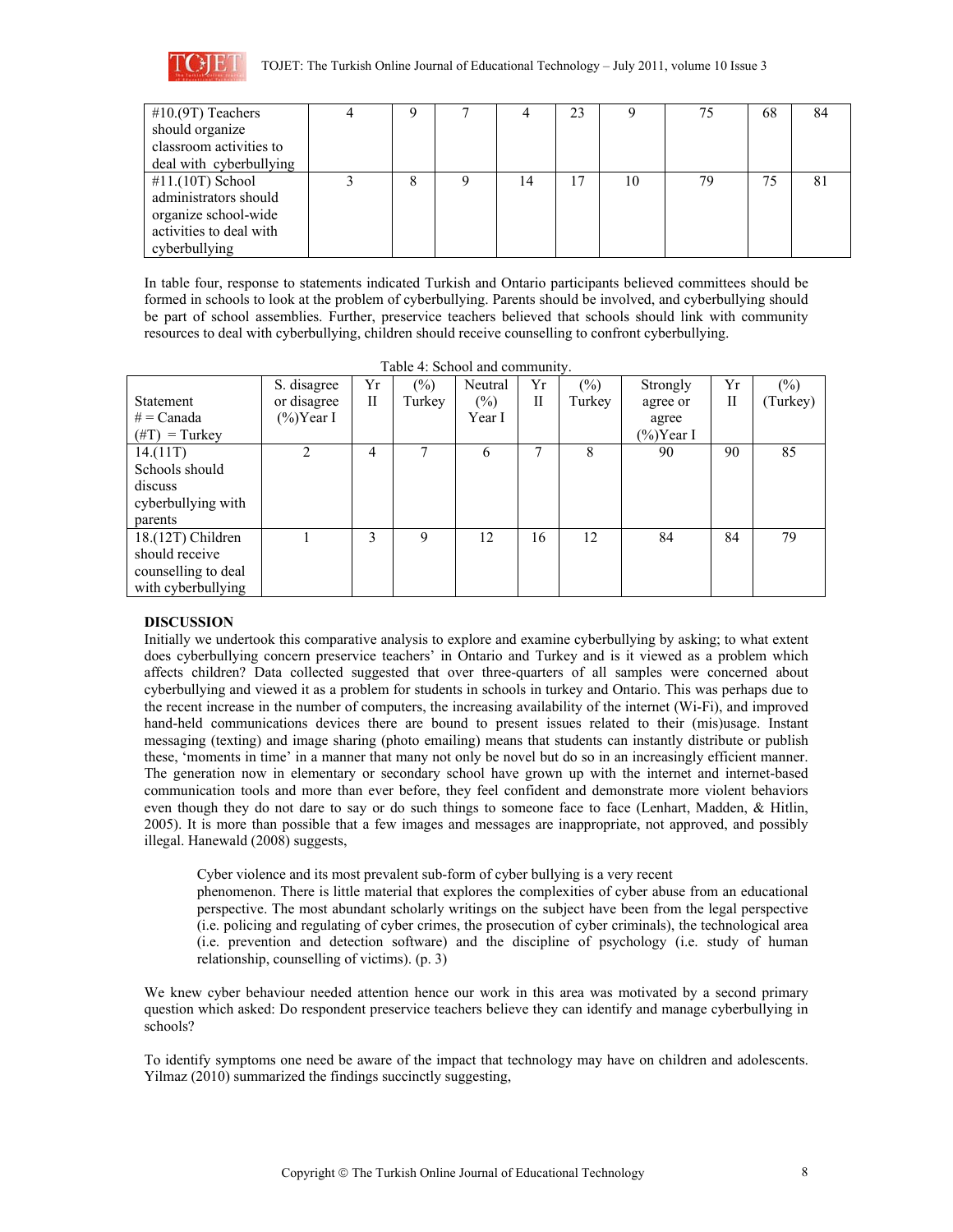

 Cyberbullying affects students' lives in different ways and causes some problems including emotional distress, insecurity, anxiety, loneliness, frustration, anger, lower self-esteem, depression, and being suicidal (ABC News, 2007, Beran & Li, 2007, Breguet, 2007; Patchin & Hinduja, 2006; Ybarra, Mitchell, Wolak, & Finkelhor, 2006).

Over half (51.5%) of the Turkish respondents indicated they could identify cyberbullying yet less than half (48.5) indicated they could manage cyberbullying once identified. The Canadian (Ontario) samples were less confident, and in fact was mostly undecided or neutral on this item (between 37-44%) whereas they did not believe they could manage cyberbullying even if they could identify it. Globally, the findings were similar which led to this statement.

In Japan, where these latter forms of bullying are most common, girls are more frequent bulliers ... but in Korea they also tend to be more susceptible to suicidal ideations … Further, the dynamics of bullying are taking on new proportions and no longer take place directly. Ortega-Ruiz and Mora-Merchán (2007) note that the advent of cyberbullying means that victims now have no 'safe space' into which they can retreat from bullying – among an 'online generation', bullying can take place '24/7' and without any spatial limitations. (Moore, Jones, & Broadbent, 2008, p. 7)

Due to the 24/7 reality and covert nature cyber activity it is difficult for educators to believe they can manage cyberbullying yet the symptoms of cyber violence may be sensed or noted more easily by educators due to their relationships with students developed over many hours and days of the school year. Li (2006) concluded that teacher preparation programs need to aggressively incorporate opportunities for preservice teachers to acquire the skills and knowledge needed to foster confidence in identifying and managing cyberbullying in schools.

Our third question asked: How do preservice teachers in Canada compare with preservice teachers in Turkey?

Our investigation revealed that most data (Table 1, 2, 3, 4) was similar to the Turkish data. On the first three items, both countries agreed (SA/A) that cyberbullying is a problem which affects children and that they were concerned. Indications on the next two items were disparate as only the Turkish preservice educators believed they could identify cyberbullying whereas The Canadian sample were neutral or uncertain as to their ability. Once identified Turkish respondents thought they could manage cyberbullying whereas the Canadian sample did not believe they could. On all of the remaining nine items both countries agreed. Respondents, for instance, believed school policies should be in place, as well as training for teachers and the curriculum should deal with cyberbullying. Similarly, the participants in each of the studies agreed that classroom activities and school-wide activities should be in place to deal with cyberbullying. Parents were believed to be as important as school counsellors. Unfortunately, both Turkish and Ontario samples believed their university teacher preparation program they were about to graduate from did not prepare them to for cyberbullying thus the desire to learn more in both countries about this growing issue.

### **CONCLUSIONS AND RECOMMENDATIONS**

Participants in this study have indicated agreement with the statement: Cyberbullying is a problem in schools that affects students and teachers. Also, we concluded as did, Brown, Jackson, & Cassidy (2006) after reviewing many studies that, "at the school level, there is a need for acceptable-use policies that expand on online use and behaviour to include **both** school and home use" (p. 1). Even with policy in place the fact is that our Canadian samples did not believe they were confident identifying nor managing cyberbullying yet they would try to do something anyway. Turkish respondents however indicated the opposite as over half believed they could identify cyberbullying yet less than half believed they could manage it. The task to identify the covert indirect violence means they have to look at symptoms such as, low self-esteem, anxiety, anger, depression, school absenteeism, poor grades, an increased tendency to violate against others, [and] youth suicide (Willard, 2006). These conditions, behaviours, or states of mind are concealed, and largely unknown to the teacher unless there is a mechanism in place to support and encourage both disclosure and counselling. Perhaps a cyber (online) forwarding system could help, so victims could forward offending material to authorities in confidence.

Our data led us to conclude that there was overwhelming support for the development of school policies. As well,

 directions for policy development to address the diverse aspects of cyberbullying often suggest a holistic approach... holistic school policies stressing the values of care and kindness and restorative justice approaches are the most effective preventive tools in tackling cyberbullying. However, and consistent with the importance of localized context … each school must adopt its own policies and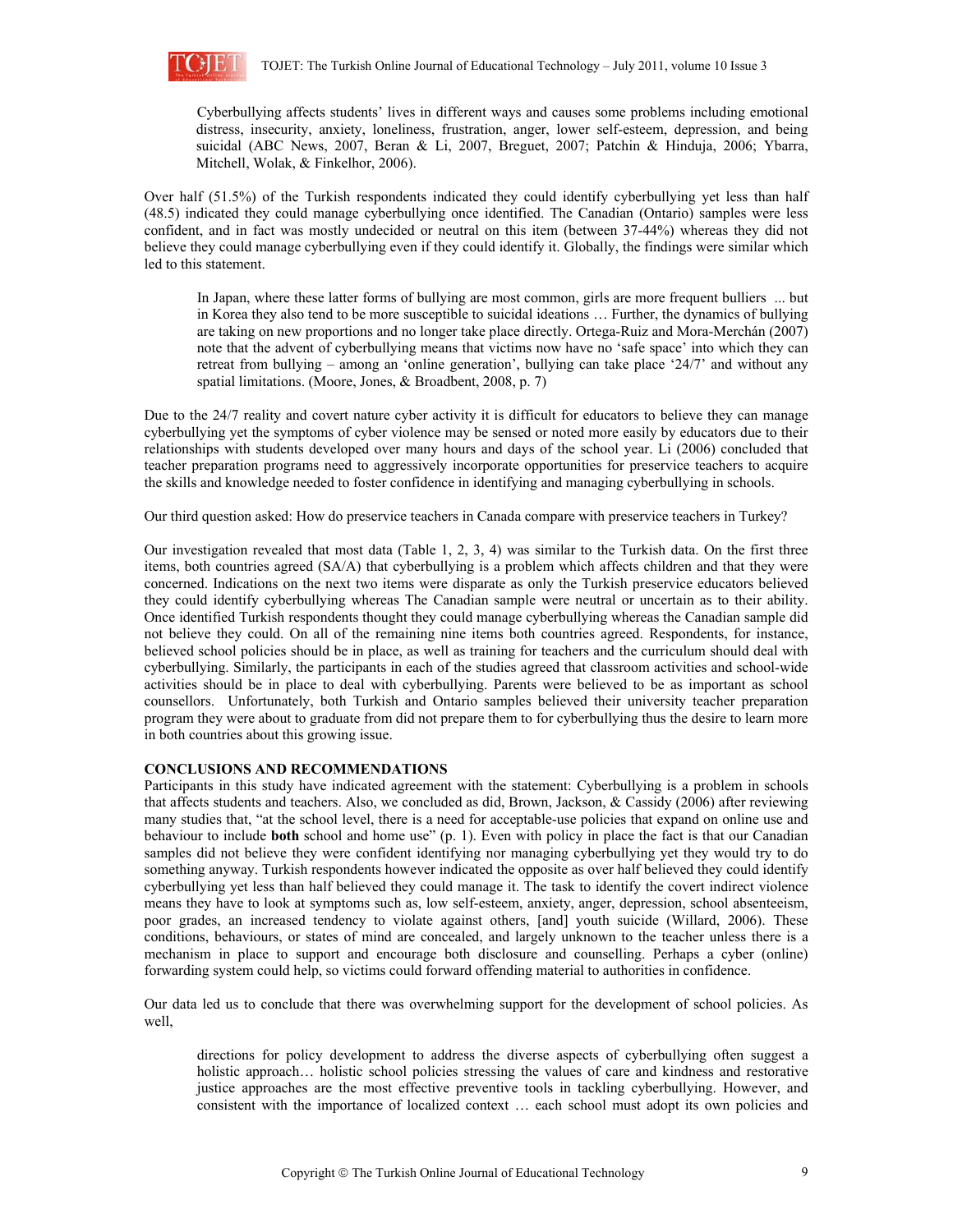

guidelines tailored to its own individual requirements and context. Further… policies must be in force on a continual basis in order for them to be effective, and some policies may need to extend beyond school boundaries, given the realities of students' use of the computer at home. (Brown, Jackson, & Cassidy 2006, p. 1)

Enforcement of the local policy may lead to legal challenges hence the call for professional development and training for teachers to utilize a curriculum infused with cyberbullying information is necessary. Classroom activities and school-wide activities should be in place to deal with cyberbullying as education is our best defence and tool. O`Moore (2005) provides a global view suggesting it "is evident worldwide, a global response is necessary that is both unified and co-ordinated. To achieve this requires a national strategy on the part of all member states to prevent the ill-effects of school bullying and violence" (p. 1). Parents were believed to be important as well as school counsellors. Unfortunately, both Turkish and Ontario samples believed their university teacher preparation programs they were about to graduate from were not preparing them for the challenge of cyber violence. In sum, we recommend that the following points be added as part of all school activities.

## School-wide

- 1. Schools should develop policies on cyberbullying.
- 2. Schools should use professional development days to train staff about cyberbullying.
- 3. School administrators should organize school-wide activities to deal with cyberbullying.
- 4. Committees should be formed in schools to look at the problem of cyberbullying.
- 5. Schools should discuss cyberbullying with parents.
- 6. School assemblies should address cyberbullying
- 7. Schools should link with community resources to deal with cyberbullying
- 8. School resources should be used to help teachers deal with cyberbullying. Community
- 9. TV and other media should discuss cyberbullying.
- 10. Children should receive counselling to deal with cyberbullying. Classroom
- 11. Teachers should use a curricula cyberbullying to teach children.
- 12. Teachers should organize classroom activities to deal with cyberbullying.

# **LIMITATIONS**

The general purposes of research can include knowledge production, understanding, and prediction. This study has focused on understanding the extent to which cyberbullying concerned preservice teachers' in Ontario and Turkey and the extent to which it was viewed as a problem which affected children. Also we hoped to determine if they can identify and manage cyberbullying in schools and how preservice teachers in Canada compare with the preservice teachers in Turkey. Using only a survey method in cyberbullying research is a limitation. Prospective studies should make use of qualitative methods to grasp the perceptions of cyberbullying.

We believe data sources were not as accurate nor complete as would be the case if face to face interviews were completed or if larger samples could be utilized. The Turkish translation of the English survey may have impaired meaning and the purity of the data, as it was via translation, which may not have been as tightly defined or structured as a result. Each county may have used somewhat different methodologies (time of day, month, year) and this may have distorted findings, results and conclusions admittedly. The fact that only one survey was used also limited findings and to assume that preservice candidates are similar in these two diverse countries was a source of potential weakness within the design.

Enhanced data display and further analysis may have yielded more information and focussed the research conclusions in a different way; however, the multiple researcher approach was made use of herein and the analysis of these data sources was undertaken as necessary. Generalizations were used in terms of language when addressing cyberbullying, victimization, and preservice yet each of the authors and eventual readers may understand these terms differently hence the meaning may be lost somewhat. Potential shortcomings in this research that are sources for bias include researcher pre-understanding of the issues, possible outcomes and grasp of the phenomena globally.

Future research is needed to continue to develop an understanding of cyberbullying. Future research should interview cyberbullies, cybervictims and bystanders if possible and enhanced data analysis and even metaanalyses of existing studies would prove useful we believe.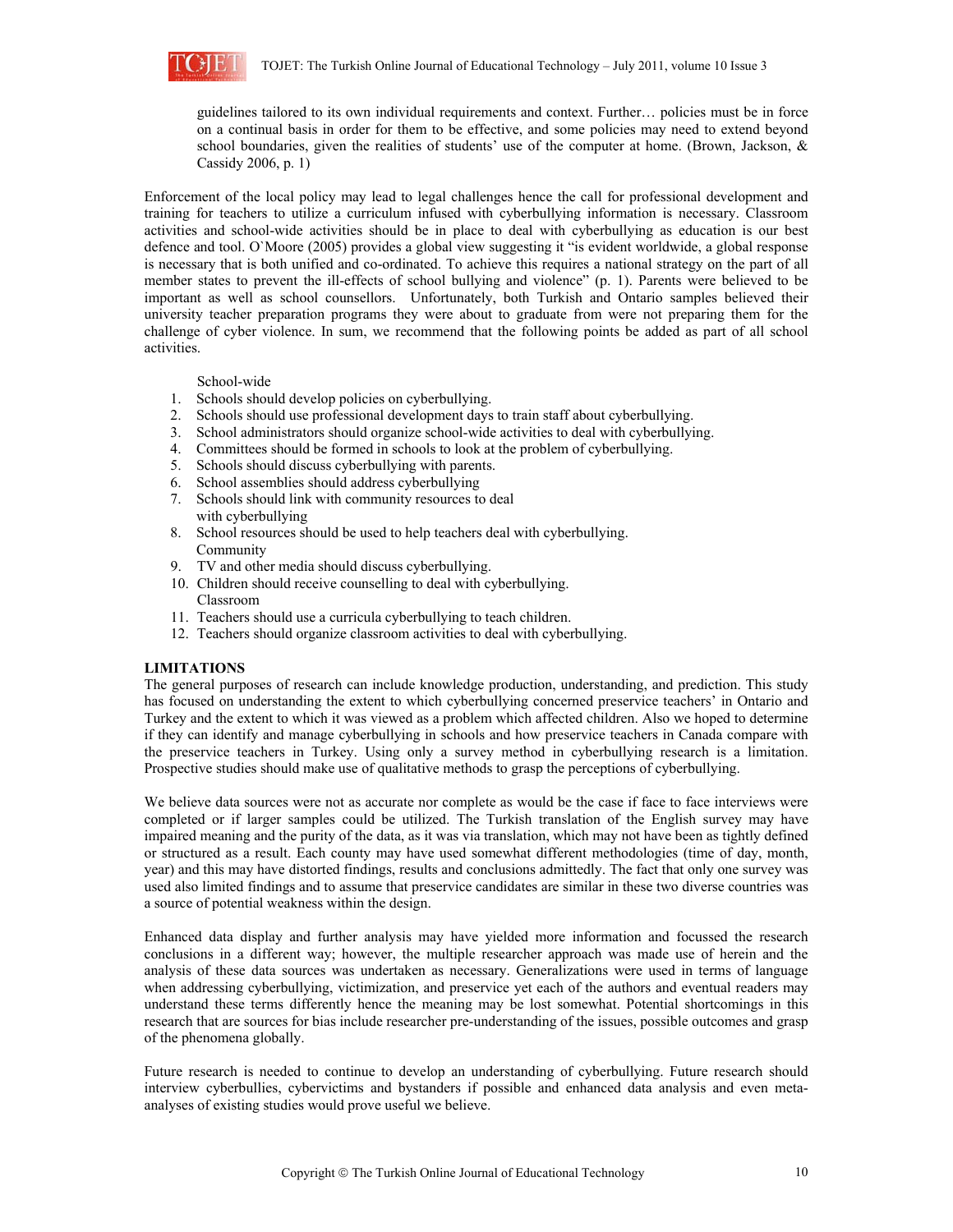

# **REFERENCES**

- Akbulut, Y., Sahin, Y. L., & Eristi, B. (2010). Cyberbullying victimization among Turkish online social utility members. *Journal of Educational Technology & Society, 13* (4), 192-201.
- Aricak, O. T. (2009). Psychiatric symptomatology as a predictor of cyberbullying among university students. *Egitim Arastirmalari-Eurasian Journal of Educational Research, 34*, 167-184.
- Aricak, T., Siyahhan, S., Uzunhasanoglu, A., Saribeyoglu, S., Ciplak, S., Yilmaz, N., & Memmedov, C. (2008). Cyberbullying among Turkish Adolescents. *Cyberpsychology & Behavior, 11* (3), 253-261.
- Backus, M. S. (2009). OMG! Missing the teachable moment and undermining the future of the first amendment. *Case Western Reserve Law Review*, *60*(1), 153-204.
- Brown, K., Jackson, M., & Cassidy, W. (2006). Cyberbullying: Developing policy to direct responses that are equitable and effective in addressing this special form of bullying. *Canadian Journal of Educational Administration and Policy*, 57. Retrieved from

http://www.umanitoba.ca/publications/cjeap/articles/brown\_jackson\_cassidy.html

- CityNews (2007, April 16). Cyberbullying law introduced in Ontario. Toronto: ON. Retrieved from http://www.citytv.com/toronto/citynews/life/family/article/16010--cyberbullying-law-introduced-inontario
- Crick, N.R., & Gropeter, J.K. (1995). Relational aggression, gender, and social psychological adjustment. *Child Development,* 66, 710-722.
- Crone, D. A., & Horner, R. H. (2003). *Building positive behaviour support systems in schools: Functional behavioral assessment*. New York, NY: Guildford Press.
- Duncan, A. (2010, August). The myths about bullying. U.S. Department of Education. Anti-bullying Summit. Washington D.C. From http://www.ed.gov/news/speeches/myths-about-bullying-secretary-arne-duncansremarks-bullying-prevention-summit
- Emmer, E.T., Everston, C.M., & Worsham, M. E. (2006). *Classroom management for middle and high school*  teachers. (7<sup>th</sup> ed.). Boston, MA: Pearson Allyn & Bacon.
- Epstein, A., & Kazmierczak, J. (2006). Cyber Bullying: What teachers, social workers, and administrators should know. *Illinois Child Welfare, 3* (1-2), 41-51.
- Erdur-Baker, Ö., & Kavsut, F. (2007). Cyber bullying: a new face of peer bullying. *Egitim Arastirmalari-Eurasian Journal of Educational Research, 27*, 31-42.
- Espelage, D.L., & Swearer, S.M. (Eds.). (2004). *Bullying in American schools: A social-ecological perspective on prevention and intervention.* Mahweh, NJ: Lawrence Erlbaum Associates.
- Hanewald, R. (2008). Confronting the pedagogical challenge of cyber safety. *Australian Journal of Teacher Education, 33* (3), 1-16.
- Henderson, W.C., & McVay, G. C. (2010, July/August). Keep up with the times: Twittering the day away and potential legal pitfalls for employers. *Journal of the Association of Corporate Counsel: AccDocket,* 88- 97.
- Hinduja, S., & Patchin, J.W. (2007). Offline consequences of online victimization: School violence and delinquency. *Journal of School Violence, 6(3),* 89-112.
- Hinduja, S., & Patchin, J.W. (2009). Bullying beyond the school yard: Prevention and responding to cyber bullying. Thousand Oaks, CA: Corwin Press.
- Hinduja, S., & Patchin, J. W. (2010). Bullying, cyberbullying, and suicide. *Archives of Suicide Research, 14* (3).
- Hutchinson, N. L. (2002). *Inclusion of exceptional learners in Canadian schools: A practical handbook for teachers.* Toronto, ON: Prentice Hall.
- Kariuki, M., & Ryan, T.G. (2010). Preservice teachers' awareness of cyberbullying issues. *Review of Higher Education and Self-learning (RHESL).* 3 (1), 1-19. Intellectbase International Consortium. Retrieved from http://www.intellectbase.org/journals.php
- Kowalski, R. (August, 2005). *Electronic bullying among school-aged children and youth*. Poster presented at the annual meeting of the American Psychological Association. Washington, DC.
- Kowalski, R.M., & Limber, S. P. (2007). Electronic bullying among middle school students. *Journa of Adolescent Health, 41,* S22-S30.
- Kowalski, R.M, Limber, S.P. & Agatston, P.W. (2008) *Cyber Bullying Bullying in the Digital Age.* Oxford: Blackwell. students. *Journal of Adolescent Health, 41,* S22-S30.
- Lenhart, A., Madden, M., & Hitlin, P. (2005). Teens and technology: Youth are leading the transition to a fully wired and mobile nation. Retrieved from http://www.pewinternet.org/Reports/2005/Teens-and-Technology.aspx
- Lenhart, A., Purcell, K., Smith A., & Zickuhr, K. (2009). Social media and mobile internet use among teens and young adults. Pew Internet & American Life Project: An initiative of the Pew Research Center. Washington, D.C. Retrieved from www.pewresearch.org/millennials
- Li, Q. (2007). New bottle but old wine: A research of cyber bullying in schools. *Computers in Human Behavior, 23,* 1777-1791.